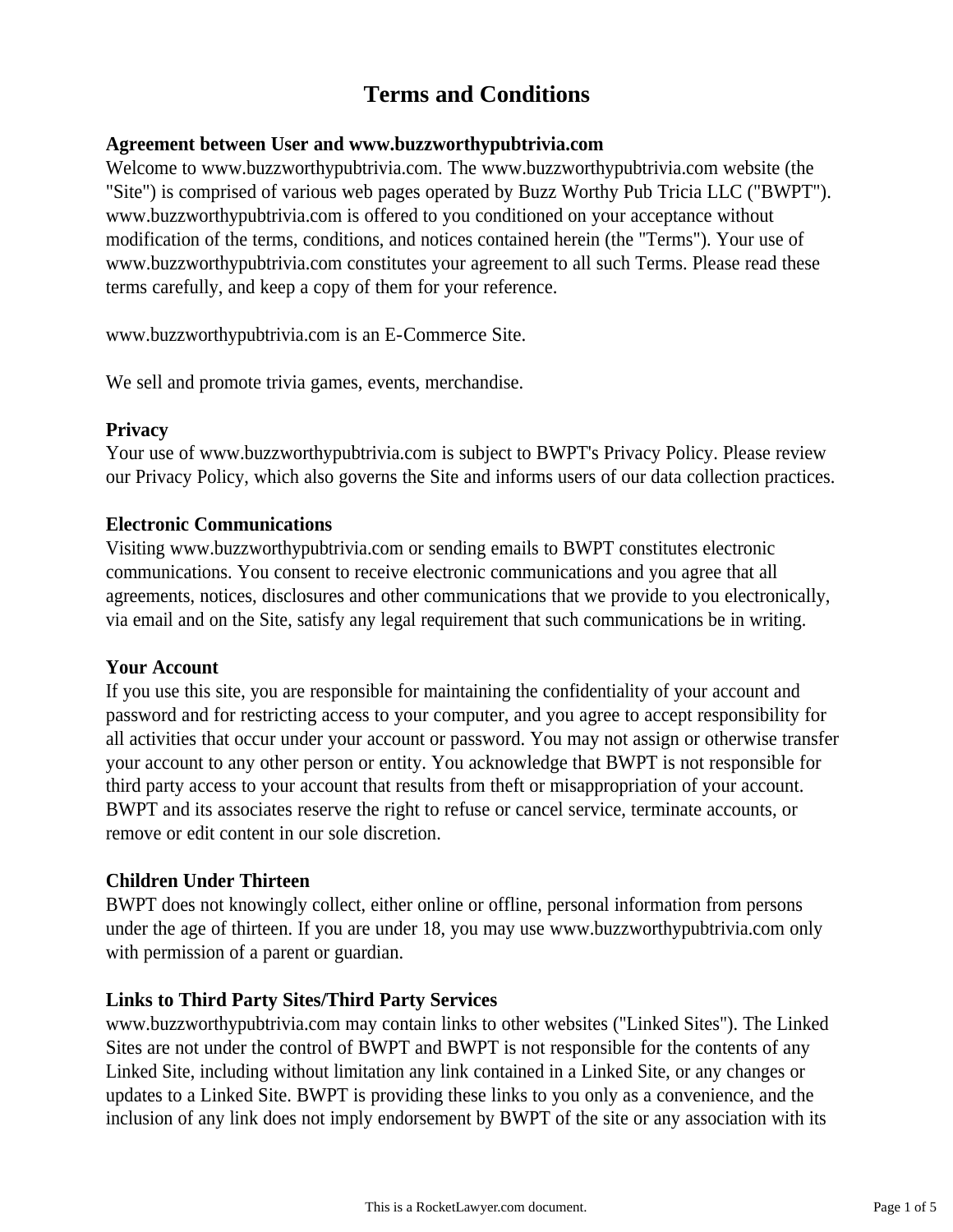#### operators.

Certain services made available via www.buzzworthypubtrivia.com are delivered by third party sites and organizations. By using any product, service or functionality originating from the www.buzzworthypubtrivia.com domain, you hereby acknowledge and consent that BWPT may share such information and data with any third party with whom BWPT has a contractual relationship to provide the requested product, service or functionality on behalf of www.buzzworthypubtrivia.com users and customers.

# **No Unlawful or Prohibited Use/Intellectual Property**

You are granted a non-exclusive, non-transferable, revocable license to access and use www.buzzworthypubtrivia.com strictly in accordance with these terms of use. As a condition of your use of the Site, you warrant to BWPT that you will not use the Site for any purpose that is unlawful or prohibited by these Terms. You may not use the Site in any manner which could damage, disable, overburden, or impair the Site or interfere with any other party's use and enjoyment of the Site. You may not obtain or attempt to obtain any materials or information through any means not intentionally made available or provided for through the Site.

All content included as part of the Service, such as text, graphics, logos, images, as well as the compilation thereof, and any software used on the Site, is the property of BWPT or its suppliers and protected by copyright and other laws that protect intellectual property and proprietary rights. You agree to observe and abide by all copyright and other proprietary notices, legends or other restrictions contained in any such content and will not make any changes thereto.

You will not modify, publish, transmit, reverse engineer, participate in the transfer or sale, create derivative works, or in any way exploit any of the content, in whole or in part, found on the Site. BWPT content is not for resale. Your use of the Site does not entitle you to make any unauthorized use of any protected content, and in particular you will not delete or alter any proprietary rights or attribution notices in any content. You will use protected content solely for your personal use, and will make no other use of the content without the express written permission of BWPT and the copyright owner. You agree that you do not acquire any ownership rights in any protected content. We do not grant you any licenses, express or implied, to the intellectual property of BWPT or our licensors except as expressly authorized by these Terms.

# **Third Party Accounts**

You will be able to connect your BWPT account to third party accounts. By connecting your BWPT account to your third party account, you acknowledge and agree that you are consenting to the continuous release of information about you to others (in accordance with your privacy settings on those third party sites). If you do not want information about you to be shared in this manner, do not use this feature.

# **International Users**

The Service is controlled, operated and administered by BWPT from our offices within the USA. If you access the Service from a location outside the USA, you are responsible for compliance with all local laws. You agree that you will not use the BWPT Content accessed through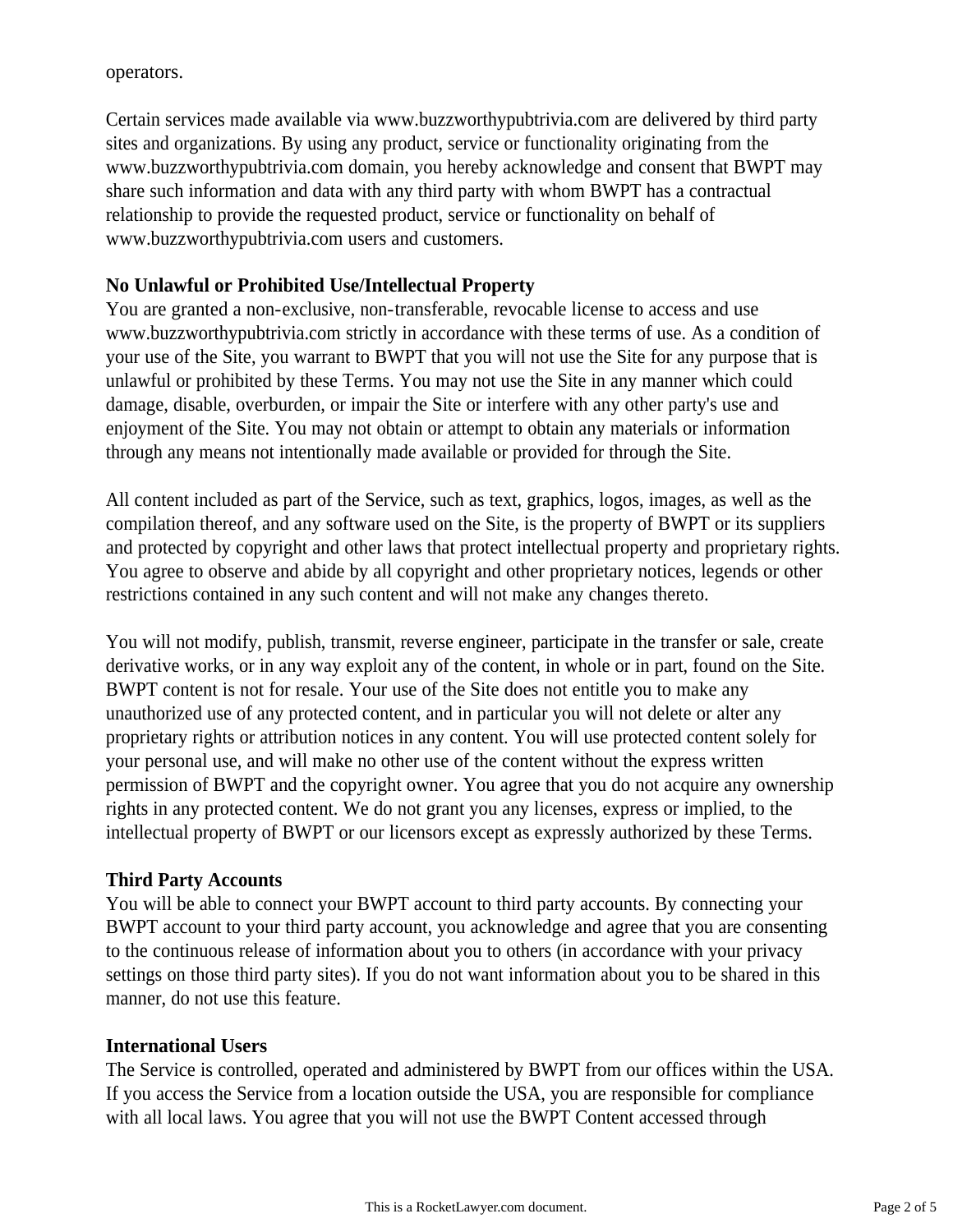www.buzzworthypubtrivia.com in any country or in any manner prohibited by any applicable laws, restrictions or regulations.

#### **Indemnification**

You agree to indemnify, defend and hold harmless BWPT, its officers, directors, employees, agents and third parties, for any losses, costs, liabilities and expenses (including reasonable attorney's fees) relating to or arising out of your use of or inability to use the Site or services, any user postings made by you, your violation of any terms of this Agreement or your violation of any rights of a third party, or your violation of any applicable laws, rules or regulations. BWPT reserves the right, at its own cost, to assume the exclusive defense and control of any matter otherwise subject to indemnification by you, in which event you will fully cooperate with BWPT in asserting any available defenses.

# **Arbitration**

In the event the parties are not able to resolve any dispute between them arising out of or concerning these Terms and Conditions, or any provisions hereof, whether in contract, tort, or otherwise at law or in equity for damages or any other relief, then such dispute shall be resolved only by final and binding arbitration pursuant to the Federal Arbitration Act, conducted by a single neutral arbitrator and administered by the American Arbitration Association, or a similar arbitration service selected by the parties, in a location mutually agreed upon by the parties. The arbitrator's award shall be final, and judgment may be entered upon it in any court having jurisdiction. In the event that any legal or equitable action, proceeding or arbitration arises out of or concerns these Terms and Conditions, the prevailing party shall be entitled to recover its costs and reasonable attorney's fees. The parties agree to arbitrate all disputes and claims in regards to these Terms and Conditions or any disputes arising as a result of these Terms and Conditions, whether directly or indirectly, including Tort claims that are a result of these Terms and Conditions. The parties agree that the Federal Arbitration Act governs the interpretation and enforcement of this provision. The entire dispute, including the scope and enforceability of this arbitration provision shall be determined by the Arbitrator. This arbitration provision shall survive the termination of these Terms and Conditions.

# **Liability Disclaimer**

THE INFORMATION, SOFTWARE, PRODUCTS, AND SERVICES INCLUDED IN OR AVAILABLE THROUGH THE SITE MAY INCLUDE INACCURACIES OR TYPOGRAPHICAL ERRORS. CHANGES ARE PERIODICALLY ADDED TO THE INFORMATION HEREIN. BUZZ WORTHY PUB TRICIA LLC AND/OR ITS SUPPLIERS MAY MAKE IMPROVEMENTS AND/OR CHANGES IN THE SITE AT ANY TIME.

BUZZ WORTHY PUB TRICIA LLC AND/OR ITS SUPPLIERS MAKE NO REPRESENTATIONS ABOUT THE SUITABILITY, RELIABILITY, AVAILABILITY, TIMELINESS, AND ACCURACY OF THE INFORMATION, SOFTWARE, PRODUCTS, SERVICES AND RELATED GRAPHICS CONTAINED ON THE SITE FOR ANY PURPOSE. TO THE MAXIMUM EXTENT PERMITTED BY APPLICABLE LAW, ALL SUCH INFORMATION, SOFTWARE, PRODUCTS, SERVICES AND RELATED GRAPHICS ARE PROVIDED "AS IS" WITHOUT WARRANTY OR CONDITION OF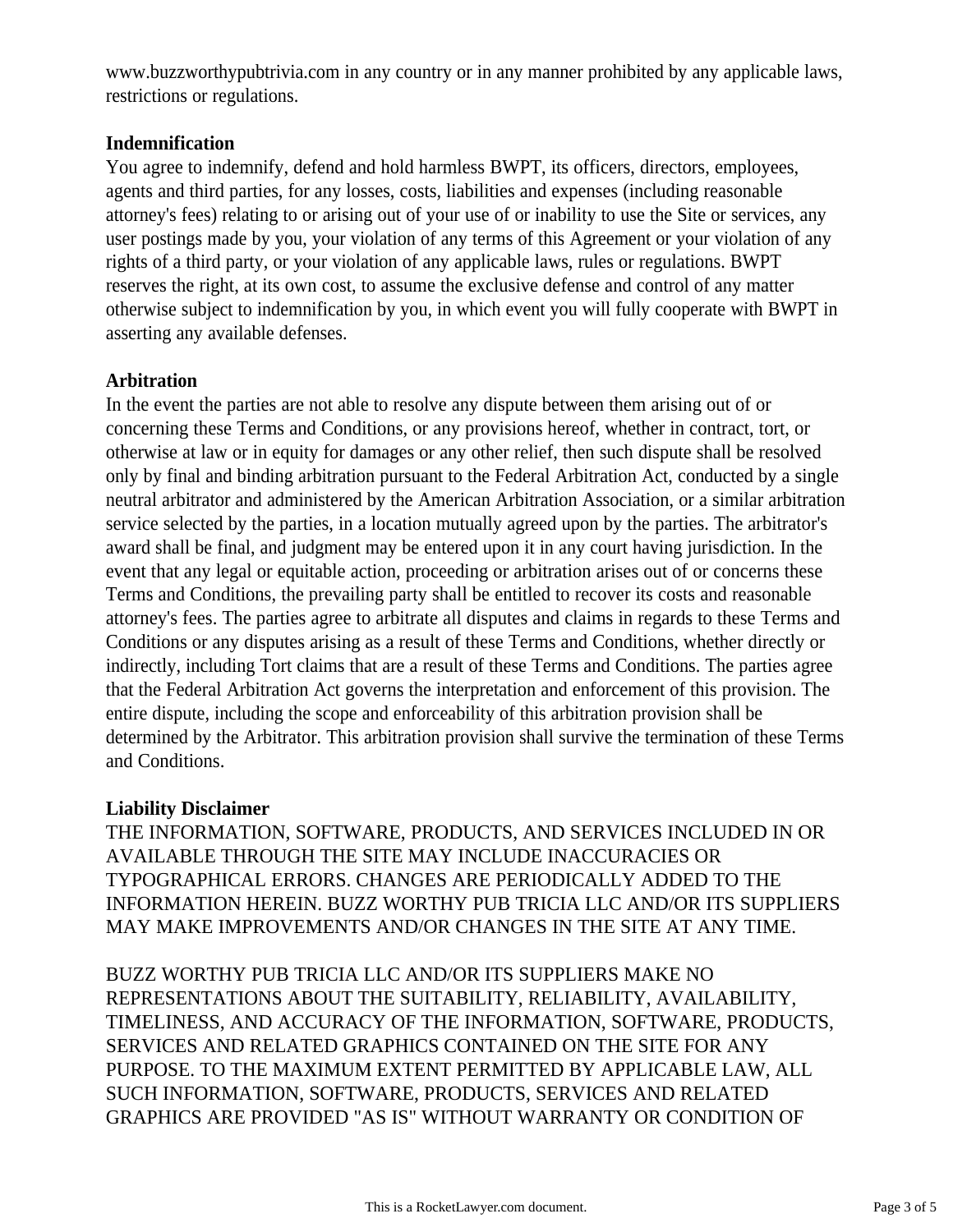ANY KIND. BUZZ WORTHY PUB TRICIA LLC AND/OR ITS SUPPLIERS HEREBY DISCLAIM ALL WARRANTIES AND CONDITIONS WITH REGARD TO THIS INFORMATION, SOFTWARE, PRODUCTS, SERVICES AND RELATED GRAPHICS, INCLUDING ALL IMPLIED WARRANTIES OR CONDITIONS OF MERCHANTABILITY, FITNESS FOR A PARTICULAR PURPOSE, TITLE AND NON-INFRINGEMENT.

TO THE MAXIMUM EXTENT PERMITTED BY APPLICABLE LAW, IN NO EVENT SHALL BUZZ WORTHY PUB TRICIA LLC AND/OR ITS SUPPLIERS BE LIABLE FOR ANY DIRECT, INDIRECT, PUNITIVE, INCIDENTAL, SPECIAL, CONSEQUENTIAL DAMAGES OR ANY DAMAGES WHATSOEVER INCLUDING, WITHOUT LIMITATION, DAMAGES FOR LOSS OF USE, DATA OR PROFITS, ARISING OUT OF OR IN ANY WAY CONNECTED WITH THE USE OR PERFORMANCE OF THE SITE, WITH THE DELAY OR INABILITY TO USE THE SITE OR RELATED SERVICES, THE PROVISION OF OR FAILURE TO PROVIDE SERVICES, OR FOR ANY INFORMATION, SOFTWARE, PRODUCTS, SERVICES AND RELATED GRAPHICS OBTAINED THROUGH THE SITE, OR OTHERWISE ARISING OUT OF THE USE OF THE SITE, WHETHER BASED ON CONTRACT, TORT, NEGLIGENCE, STRICT LIABILITY OR OTHERWISE, EVEN IF BUZZ WORTHY PUB TRICIA LLC OR ANY OF ITS SUPPLIERS HAS BEEN ADVISED OF THE POSSIBILITY OF DAMAGES. BECAUSE SOME STATES/JURISDICTIONS DO NOT ALLOW THE EXCLUSION OR LIMITATION OF LIABILITY FOR CONSEQUENTIAL OR INCIDENTAL DAMAGES, THE ABOVE LIMITATION MAY NOT APPLY TO YOU. IF YOU ARE DISSATISFIED WITH ANY PORTION OF THE SITE, OR WITH ANY OF THESE TERMS OF USE, YOUR SOLE AND EXCLUSIVE REMEDY IS TO DISCONTINUE USING THE SITE.

#### **Termination/Access Restriction**

BWPT reserves the right, in its sole discretion, to terminate your access to the Site and the related services or any portion thereof at any time, without notice. To the maximum extent permitted by law, this agreement is governed by the laws of the Commonwealth of Pennsylvania and you hereby consent to the exclusive jurisdiction and venue of courts in Pennsylvania in all disputes arising out of or relating to the use of the Site. Use of the Site is unauthorized in any jurisdiction that does not give effect to all provisions of these Terms, including, without limitation, this section.

You agree that no joint venture, partnership, employment, or agency relationship exists between you and BWPT as a result of this agreement or use of the Site. BWPT's performance of this agreement is subject to existing laws and legal process, and nothing contained in this agreement is in derogation of BWPT's right to comply with governmental, court and law enforcement requests or requirements relating to your use of the Site or information provided to or gathered by BWPT with respect to such use. If any part of this agreement is determined to be invalid or unenforceable pursuant to applicable law including, but not limited to, the warranty disclaimers and liability limitations set forth above, then the invalid or unenforceable provision will be deemed superseded by a valid, enforceable provision that most closely matches the intent of the original provision and the remainder of the agreement shall continue in effect.